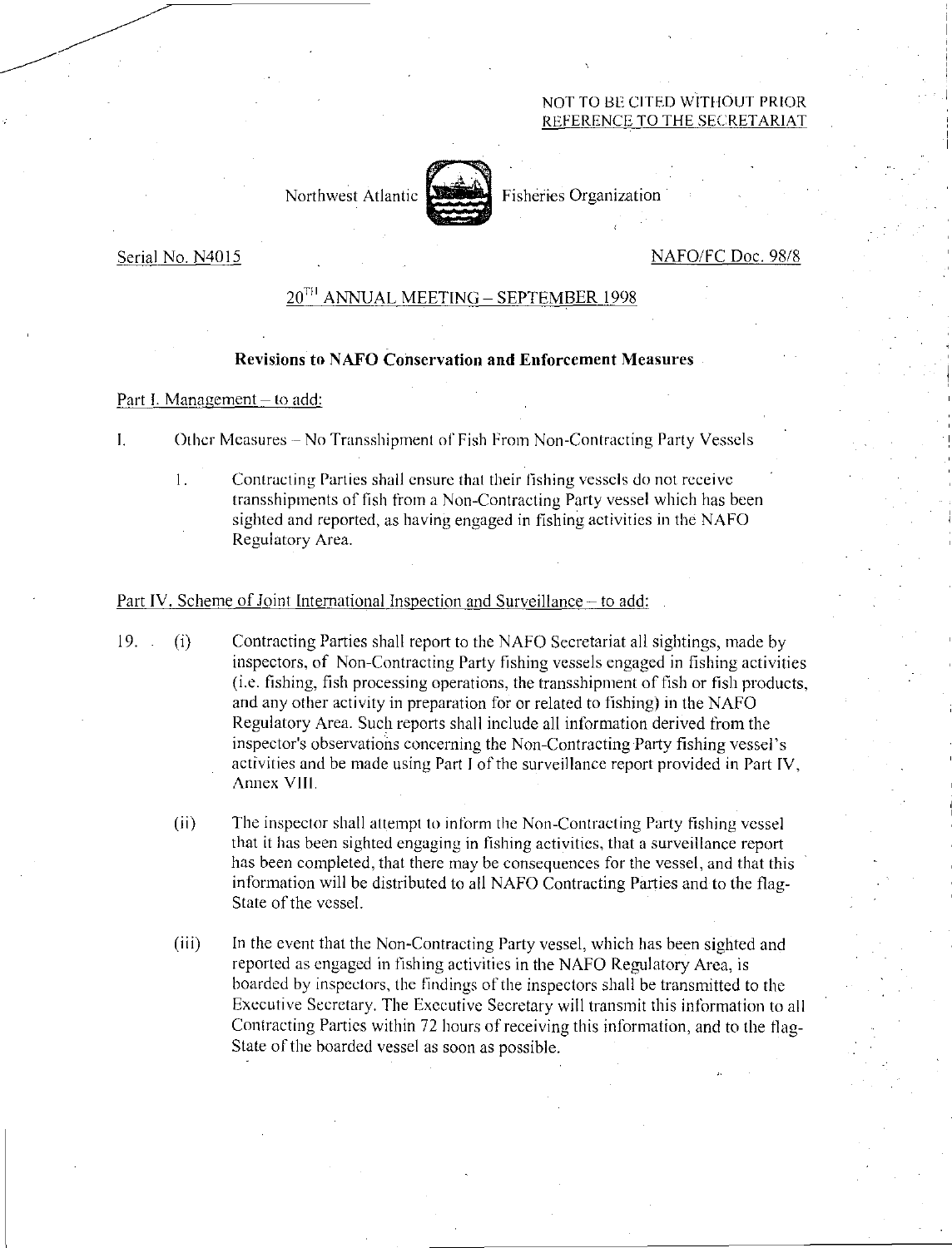## PART IV - ANNEX VIII- SURVEILLANCE REPORT

- 1. The forms for the Surveillance Report shall he collated in a booklet with each page having an original and two self-carbon copies (preferably coloured and preferably 1 golden rod and I blue).
- 2. Page packets arc to he perforated at the top and bottom of the page for easy removal.
- 3. Booklets should he bound preferably with 50 copies of the surveillance report.
- 4. The size of every page, after removal from the packet, should be 355.5 mm (14") in length by 216 mm (8 1/2") in width.

## FISHERIES COMMISSION OF THE NORTHWEST ATLANTIC FISHERIES ORGANIZATION

#### SURVEILLANCE REPORT

#### PART I

#### AUTHORIZED INSPECTORS

| I. |                                                                             |  |  |  |  |
|----|-----------------------------------------------------------------------------|--|--|--|--|
|    |                                                                             |  |  |  |  |
|    |                                                                             |  |  |  |  |
| 2. |                                                                             |  |  |  |  |
|    | Patrol Originating in Reg. Area at (Posn) on (Date) (time) UTC              |  |  |  |  |
|    | (time)<br>- UTC                                                             |  |  |  |  |
|    | DETAILS OF VESSEL OBSERVED                                                  |  |  |  |  |
| 3. |                                                                             |  |  |  |  |
| 4. |                                                                             |  |  |  |  |
| 5. | Other Identifying Features (Type of vessel, colour of hull, superstructure, |  |  |  |  |
|    |                                                                             |  |  |  |  |
| 6. |                                                                             |  |  |  |  |
|    | Lat.<br>Long.                                                               |  |  |  |  |
|    | Equipment used in Determining Position                                      |  |  |  |  |
| 7. | WEATHER CONDITIONS                                                          |  |  |  |  |
|    |                                                                             |  |  |  |  |
|    |                                                                             |  |  |  |  |